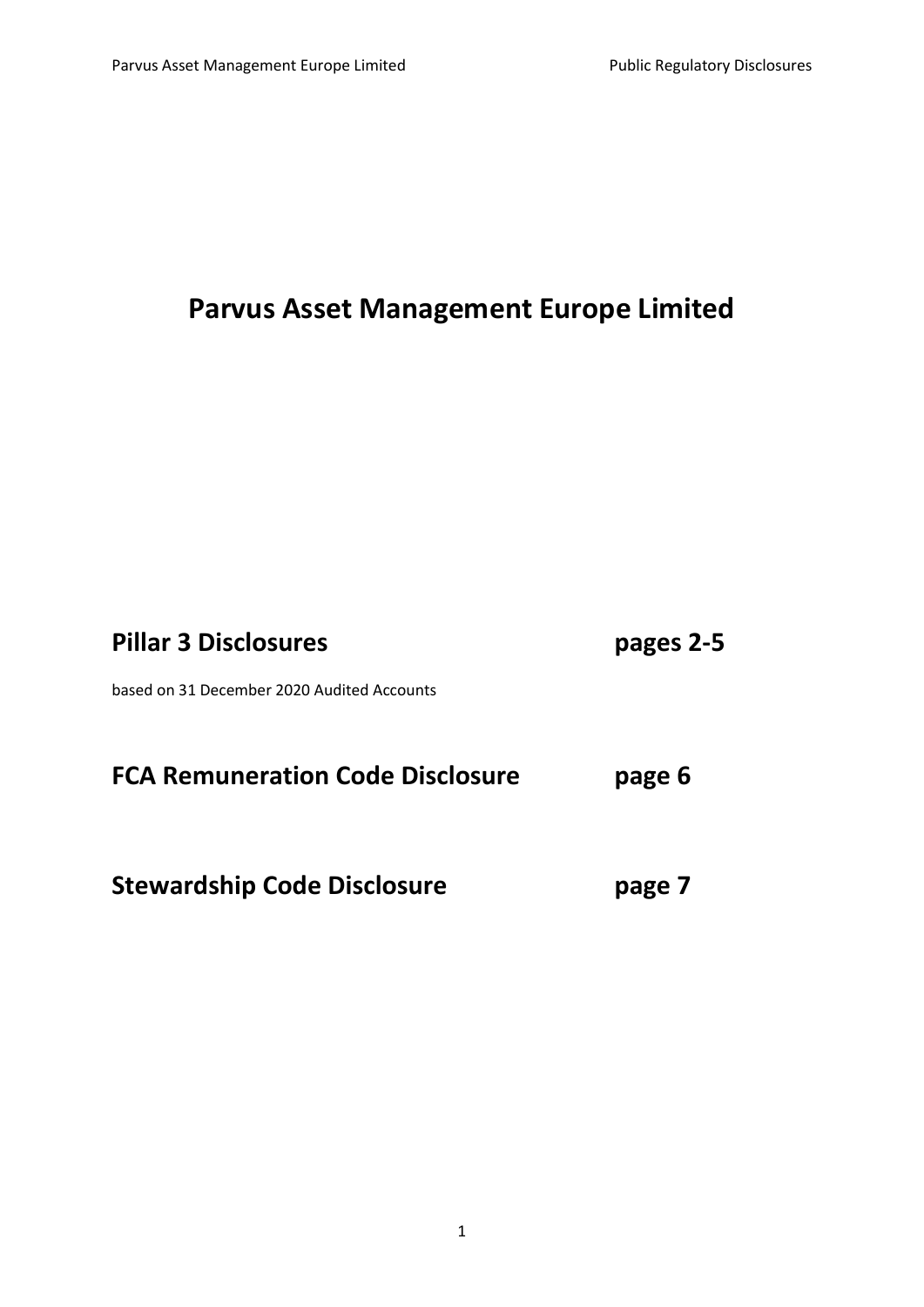## **Introduction**

In 2006, the Basel II capital accord revised the existing regulatory capital framework to make it more sensitive to the risk management practices of modern banks and investment firms. The European Union implemented these provisions via the Capital Requirements Directive ('CRD'), which consists of a three-pillar framework:

- Pillar 1 sets out the minimum capital requirements comprising base capital resources requirements; credit risk and market risk requirements; and fixed overhead requirement ('FOR').
- Pillar 2 requires firms to undertake an overall internal assessment of their capital adequacy, taking into account all risks to which the firm is exposed and whether additional capital should be held to cover risks not adequately covered by Pillar 1 requirements. This is achieved through the Internal Capital Adequacy Assessment Process ('ICAAP') and, potentially by the Supervisory Review and Evaluation Process of the FCA.
- Pillar 3 aims to improve market discipline by requiring firms to publish certain details of the risks they are facing, their capital resources and risk management procedures.

The United Kingdom financial regulatory body, the Financial Conduct Authority ('FCA') has incorporated the new framework into its existing rules and guidance through the General Prudential Sourcebook ('GENPRU') and the Prudential Sourcebook for Banks, Building Societies and Investment Firms ('BIPRU').

BIPRU 11 relates specifically to the Pillar 3 disclosure requirements affecting firms subject to the CRD. This document discloses those requirements, as laid out in BIPRU 11.5, detailed below:

- BIPRU 11.5.1R the risk management objectives and policies for each separate risk referred to under BIPRU 11.5.1R to 11.5.17;
- BIPRU 11.5.2R the scope of application of directive requirements;
- BIPRU 11.5.3R information regarding capital resources;
- BIPRU 11.5.4R information regarding compliance with the BIPRU rules and the overall Pillar 2 rule;
- BIPRU 11.5.7R 11.5.10R information regarding credit and counterparty risk;
- BIPRU 11.5.12R information regarding disclosures relating to market risk;
- BIPRU 11.5.18R remuneration disclosure.

Information which is regarded as proprietary or confidential, or immaterial, is not included. Information should be considered as material if its omission or misstatement could change or influence the assessment or decision of a user relying on it to make economic decisions. Proprietary or confidential information could include information which, if shared with competitors, would render a firm's investments less valuable or if the information comprises obligations to customers or other counterparty relationships binding a firm to confidentiality.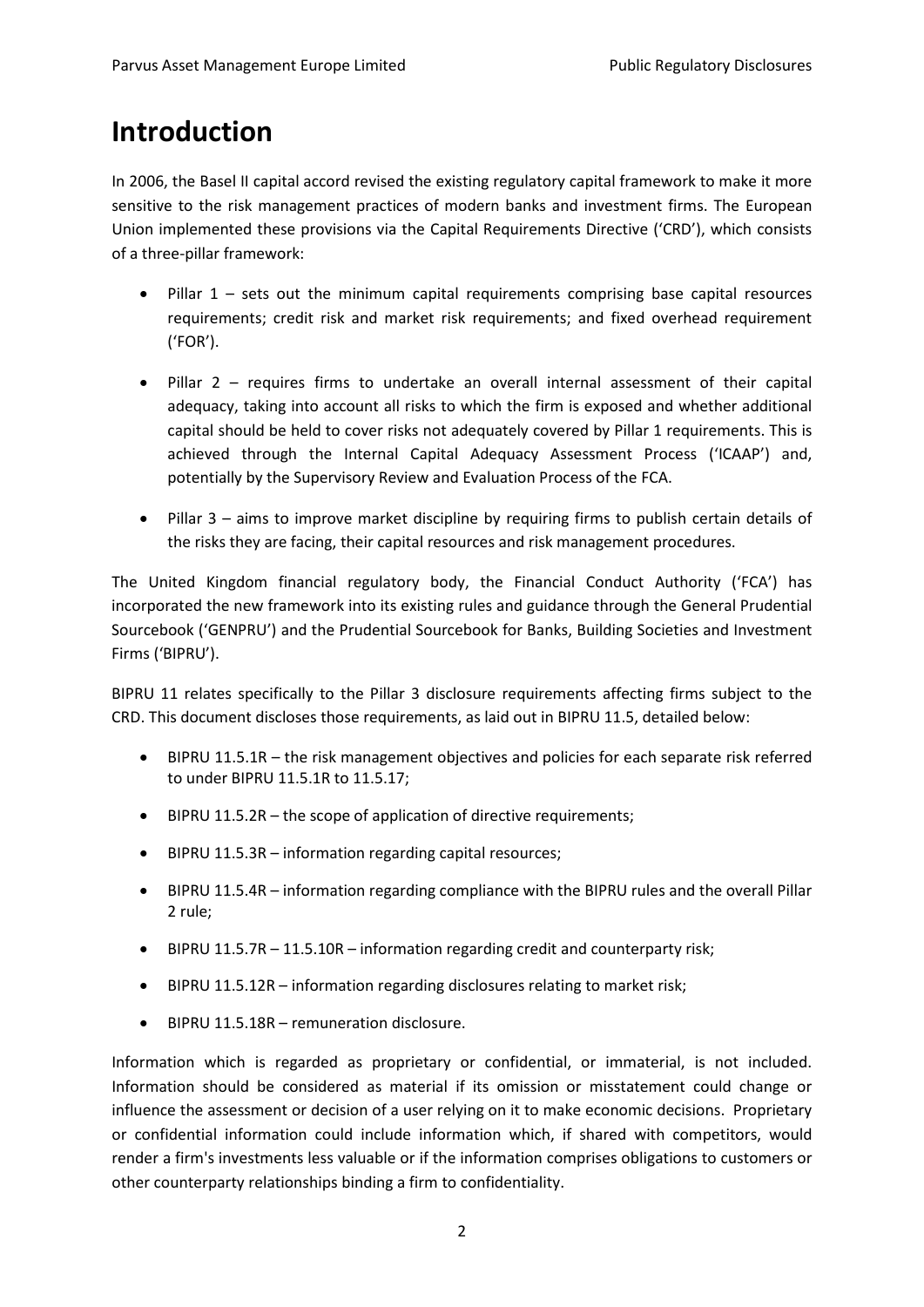## **Scope of Application of Directive requirements**

The Pillar 3 disclosures set out in this document pertain to Parvus Asset Management Europe Limited (the 'Firm' or 'Parvus'), a BIPRU investment firm, regulated by the FCA.

The Firm is a subsidiary of Parvus Asset Management Limited ('PAM LTD'), which is a wholly owned subsidiary of Parvus Asset Management (Cayman) Limited, neither of which are regulated.

Following the implementation of the Alternative Investment Fund Managers Directive ("AIFMD") on 22 July 2013, Parvus has been approved by the FCA as an Alternative Investment Fund Manager ("AIFM"). This means that, in addition to having to meet regulatory capital requirements based upon the retention of sufficient regulatory capital to meet an expenditure based requirement, the Firm is also subject to a capital requirement based upon its assets under management. Although, as an AIFM, the Firm is subject to the capital requirements of the AIFMD, it continues to be categorised as a BIPRU Firm and is still subject to the Pillar 3 disclosure requirements.

For the purposes of the CRD, the Firm is neither consolidated nor deducted from PAM LTD as per BIPRU 8.5.

There are no current or foreseen material practical or legal impediments to prompt the transfer of capital resources or repayment of liabilities between the parent undertaking and its subsidiary undertakings. The Firm's capital resources are in excess of the required minimum and it is not affected by a solo consolidation waiver.

## **Risk Management Objectives and Policies**

The governing body for the risk framework within the Firm is the board of directors (the 'Board'). The Board is responsible for establishing and implementing a risk management framework that takes into account the risks that the Firm is likely to meet. The Firm's risk management framework incorporates an analysis of the impact of each material risk on the business, the probability of each risk occurring and the procedures in place for mitigation.

BIPRU 11.5.1R requires the Firm to disclose its strategies and processes for managing credit risk and market risk. These are discussed herein.

In addition, GENPRU 1.2.30 (2) lists several risk categories for the management of which the Firm must have in place sound, effective and complete processes, strategies and systems. From those listed, the Firm has identified credit, market, and operational risk as currently the major ones applicable given the nature and scale of the business. All other risks identified, including business risk, liquidity risk, reputational risk, pension risk etc., are reviewed regularly as part of the Firm's ICAAP and are considered to have less significant impact. Any perceived changes to the level of materiality of these risks are acted upon as appropriate.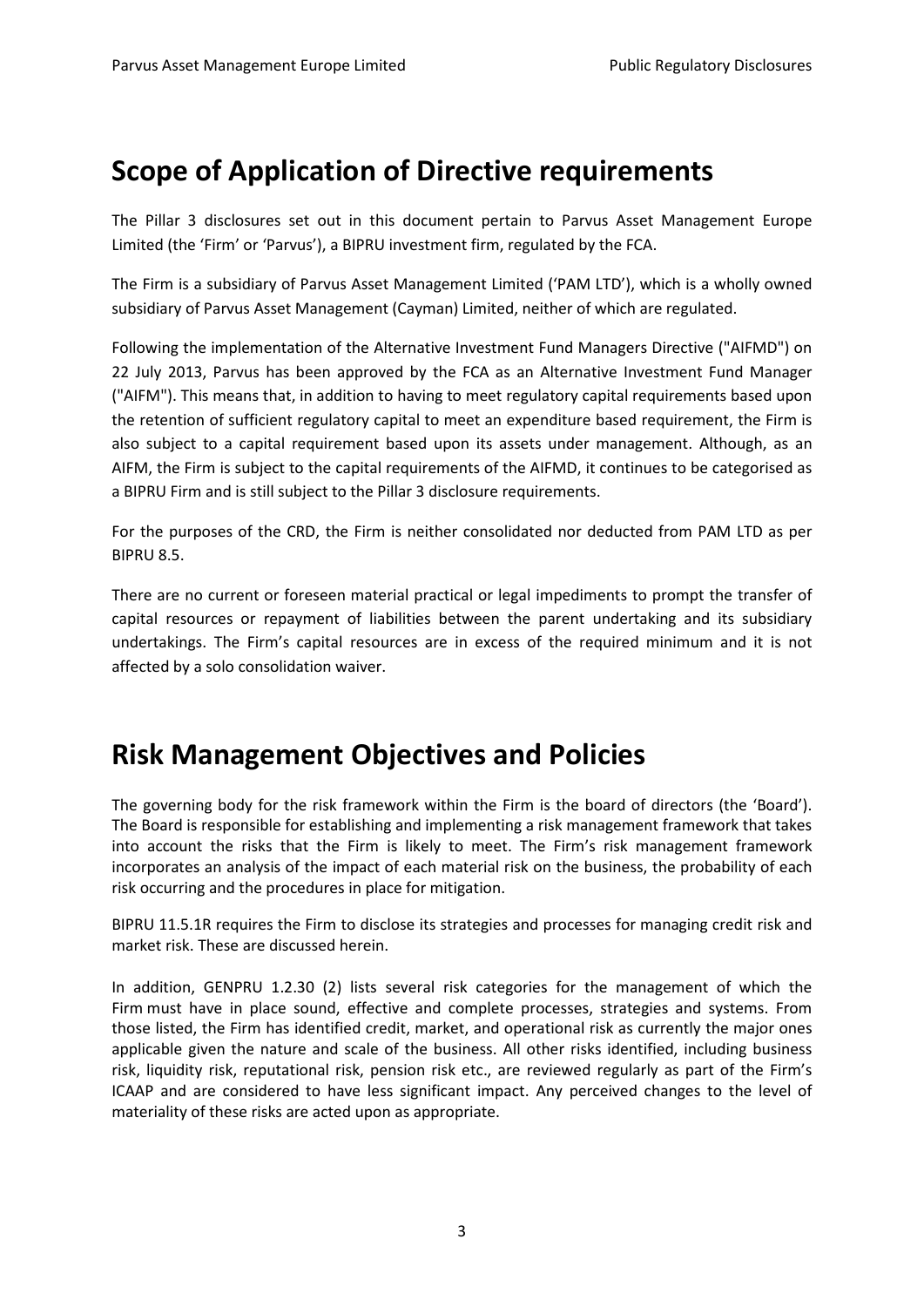## **Calculation of Capital Requirements**

The Firm is required to calculate its overall capital requirement as the highest of the Pillar 1 capital requirement, risk quantification through the ICAAP (Pillar 2) and the wind-down requirement. The Pillar 2 requirement is Parvus' own assessment of the minimum amount of capital deemed adequate to be held against the identified risks.

### **Pillar 1 Capital Requirement**

The Pillar 1 minimum capital requirement is calculated as the higher of the base capital requirement, the credit plus market risk capital requirement or the fixed overhead requirement. As at 31 December 2020, Parvus' Pillar 1 capital requirement was £1,211k.

The components of the Pillar 1 capital requirement are as follows:

#### **Credit Risk**

The Firm is exposed to credit risk through its cash deposits, trade debtors, intercompany balances and prepayments. With regards to credit exposure arising from the Firm's monthly management fees, there is minimal risk of default or late payment as these are collected directly from the offshore manager. In addition, the risk of the non-payment of management and incentive fees from the funds is mitigated by the appointment of an independent funds' administrator.

The Firm will hold all cash with banks with whom the Firm has strong, well-established relationships and which typically have a minimum Moody's or S&P rating of investment grade. It does not have any external investments.

The Firm uses the standardised approach to calculating credit risk exposures, i.e. 8% of the risk weighted credit exposure. Under this approach the Firm calculated its Pillar 1 credit risk capital requirement to be £656k.

#### **Market Risk**

Market risk is limited only to foreign exchange risk arising from a currency mismatch between the Firm's management fees and its functional currency. The management fee is converted to Sterling immediately upon receipt, limiting the exposure to less than three weeks. As the currencies involved are highly liquid (Sterling, Dollar and Euro), and the potential fluctuations relatively immaterial, the Firm does not believe it is necessary to hedge this exposure.

The Firm uses the general rule in BIPRU 7.5 for calculating market risk exposures, i.e. 8% of the risk weighted market exposure. Under this approach the Firm calculates its Pillar 1 foreign currency PRR and market risk capital requirement to be £555k.

### **Fixed Overhead Requirement**

The Firm has determined the Fixed Overhead Requirement (FOR) to be £534k.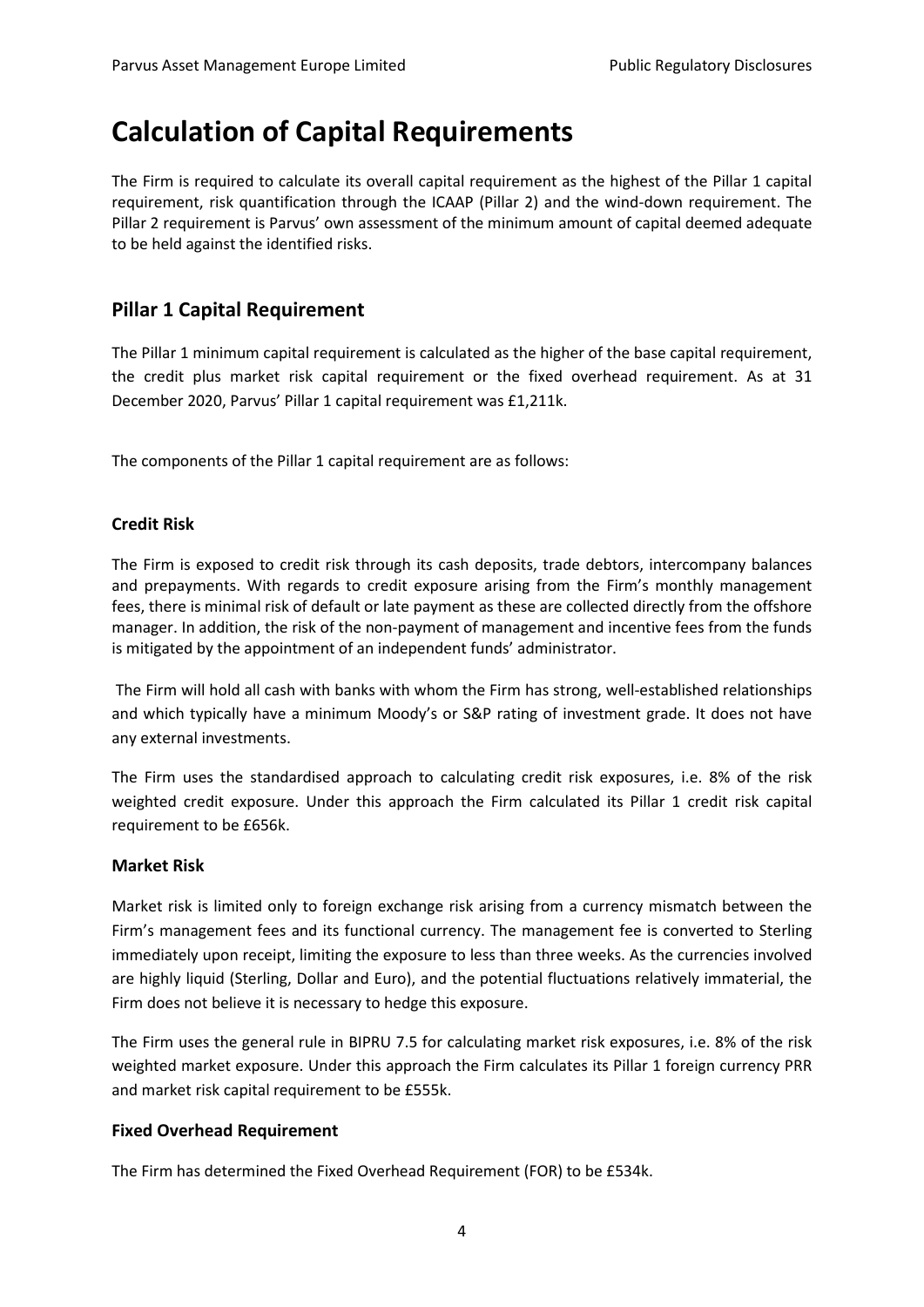### **Pillar 2 Capital Requirement - Internal Assessment of Capital Adequacy**

The Firm makes an internal assessment of its capital adequacy by considering the capital required to cover unexpected losses which might arise from, amongst others, the following risk types:

- Credit Risk
- Market Risk
- Operational Risk
- Regulatory Risk
- Reputational Risk
- Business Risk

As at 31 December 2020, the Firm's ICAAP capital requirement was £2m.

## **Capital Resources**

The total value of tier 1 capital resources as at 31 December 2020 per the audited financial statements was £6.0m. The tier 1 capital consists of £294k share capital, £235k non-distributable reserves, £5.5m retained earnings and £42k capital held in a share-premium account. No tier 2 or 3 capital is held.

As at 31 December 2020, Parvus' wind-down requirement was lower than the Firm's Pillar 1 and Pillar 2 capital requirement. As such, the highest figure was that under Pillar 2 against which the Firm held a surplus capital of £4.1m.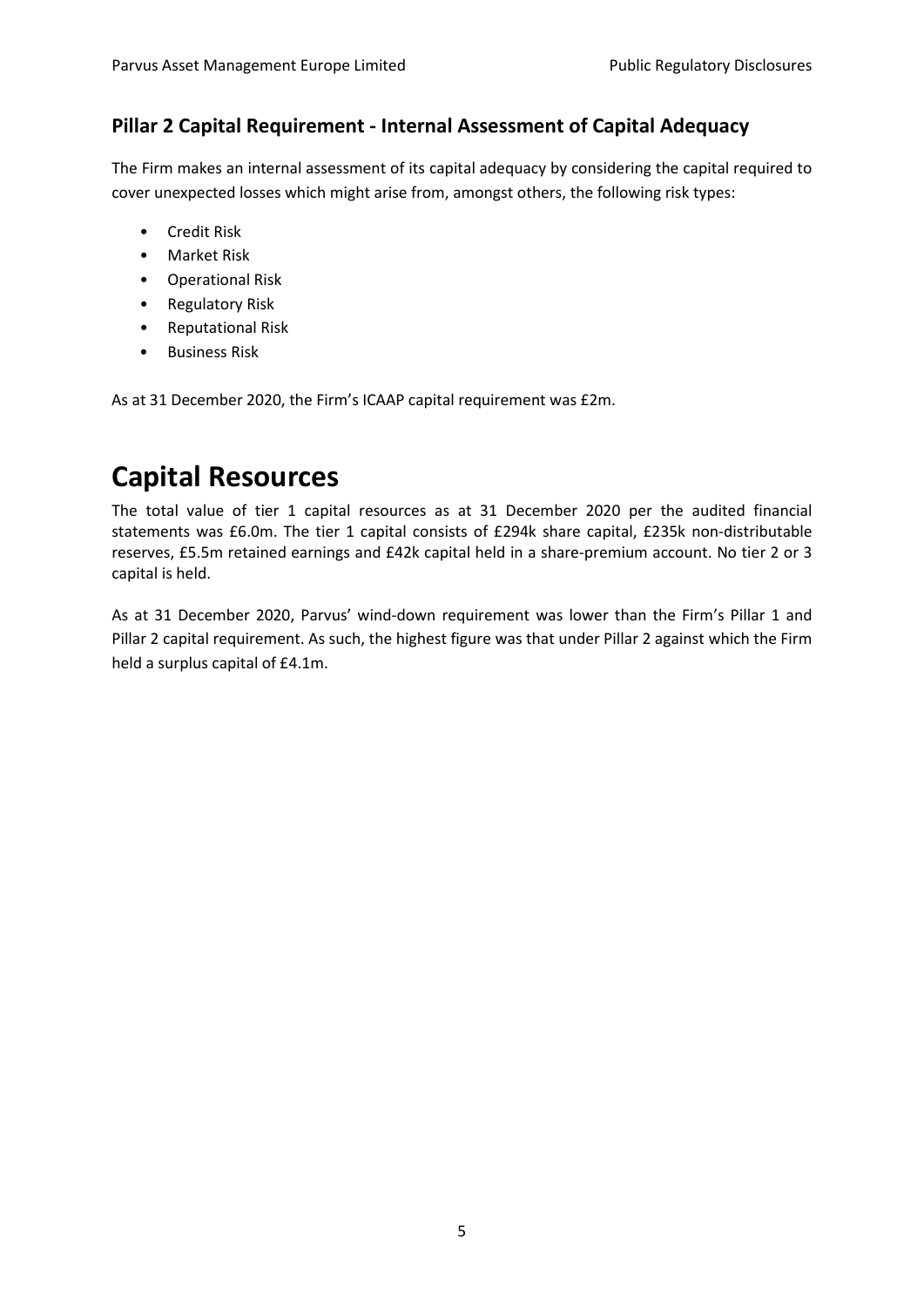## **FCA Remuneration Code (the "Code")**

In accordance with the Financial Conduct Authority (FCA) AIFM Remuneration Code as described in SYSC 19B of the FCA Handbook and in accordance with The European Securities and Markets Authority's (ESMA) Guidelines on sound remuneration policies under the AIFMD the Firm has a remuneration policy which is consistent with and promotes sound and effective risk management.

The Firm's remuneration policy applies to senior management, staff engaged in control functions and risk takers whose professional activities have a material impact on the risk profile of the Firm and the funds it manages, and any other staff receiving total remuneration that takes them into the same remuneration bracket as senior management.

Under the FCA and ESMA guidelines the Firm has determined that it is not a 'significant firm' and consequently has not set up a remuneration committee; however the Firm's governing body undertakes this role. The decisions of the governing body on setting remuneration are based on, amongst other things, risk management, supporting business strategy, objectives, values and interests and avoiding conflicts of interest, governance, control functions, and measurement of performance.

The Firm's governing body considers remuneration in the context of a wider agenda including retention, recruitment, motivation and talent development and the external market environment. It also receives updates on regulatory developments and general remuneration issues, as well as market and benchmarking data.

### **Information on the Link between Pay and Performance**

The various components of total remuneration (which comprise base salary and variable bonus) are considered and are balanced appropriately having regard to the overall Firm performance and fund performance and is less focussed on individual profit and loss.

Firm performance and the input of the individual are the significant contributors to the determination of variable bonus awards. The principal objective in determining variable bonus awards is to reward individual contribution to the Firm whilst ensuring that such payments are warranted given business results. In this context performance can include financial and non-financial measures, risk measures and other relevant factors. There is a focus on differentiation so that any rewards are determined according to the contribution of individuals. Bonus pools and individual awards are subject to the discretion of the board of directors and it is possible that in any year no variable bonus will be awarded, either at all, or to particular individuals.

### **Quantitative Information on Remuneration**

The Firm considers that it has a single business area (investment management). The aggregate remuneration of the individuals engaged in this business area for the period was £58m, comprising 6 Code staff. The aggregate remuneration includes the aggregate fixed remuneration of £125k and £58m of total variable remuneration in cash form.